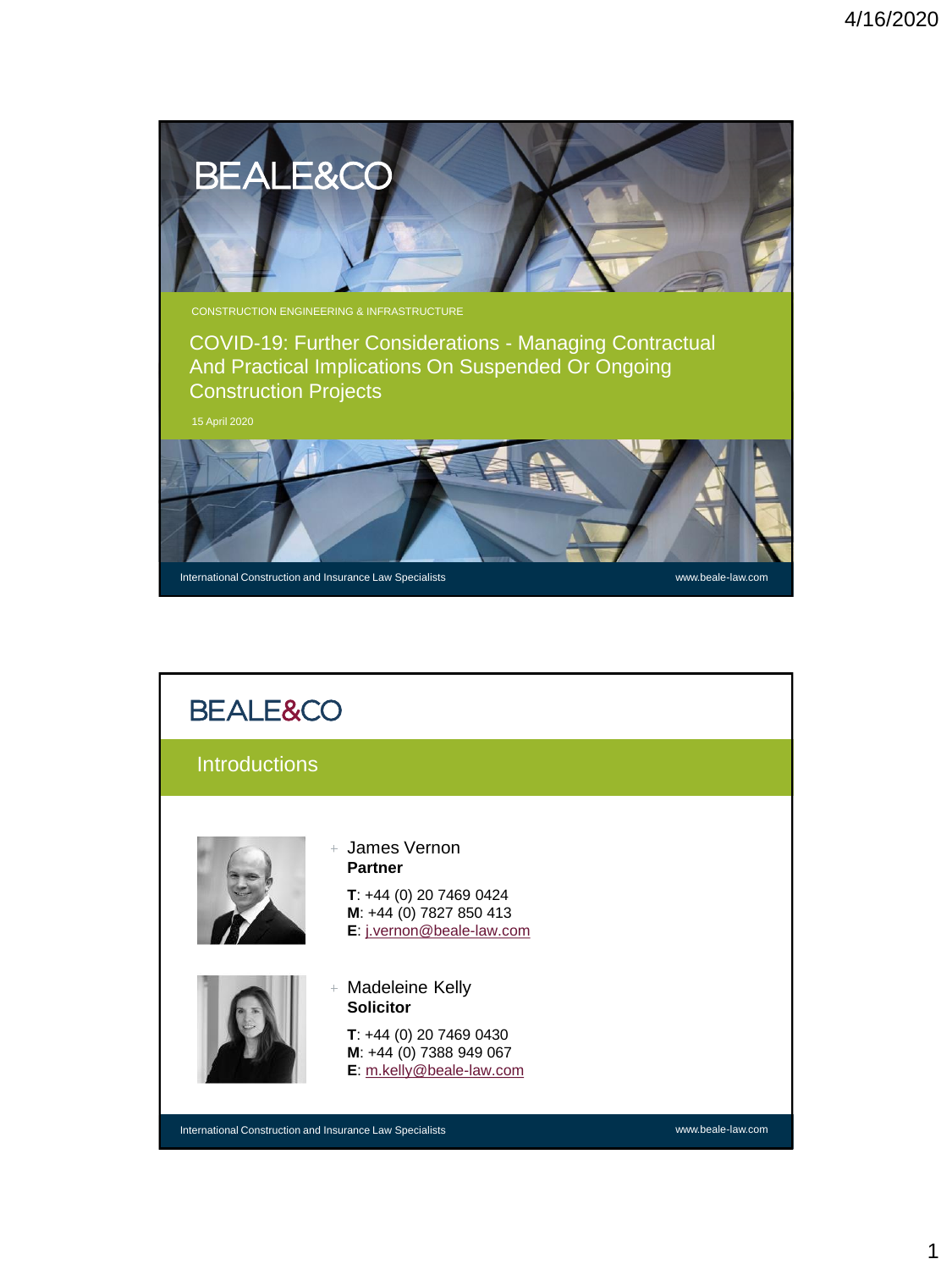

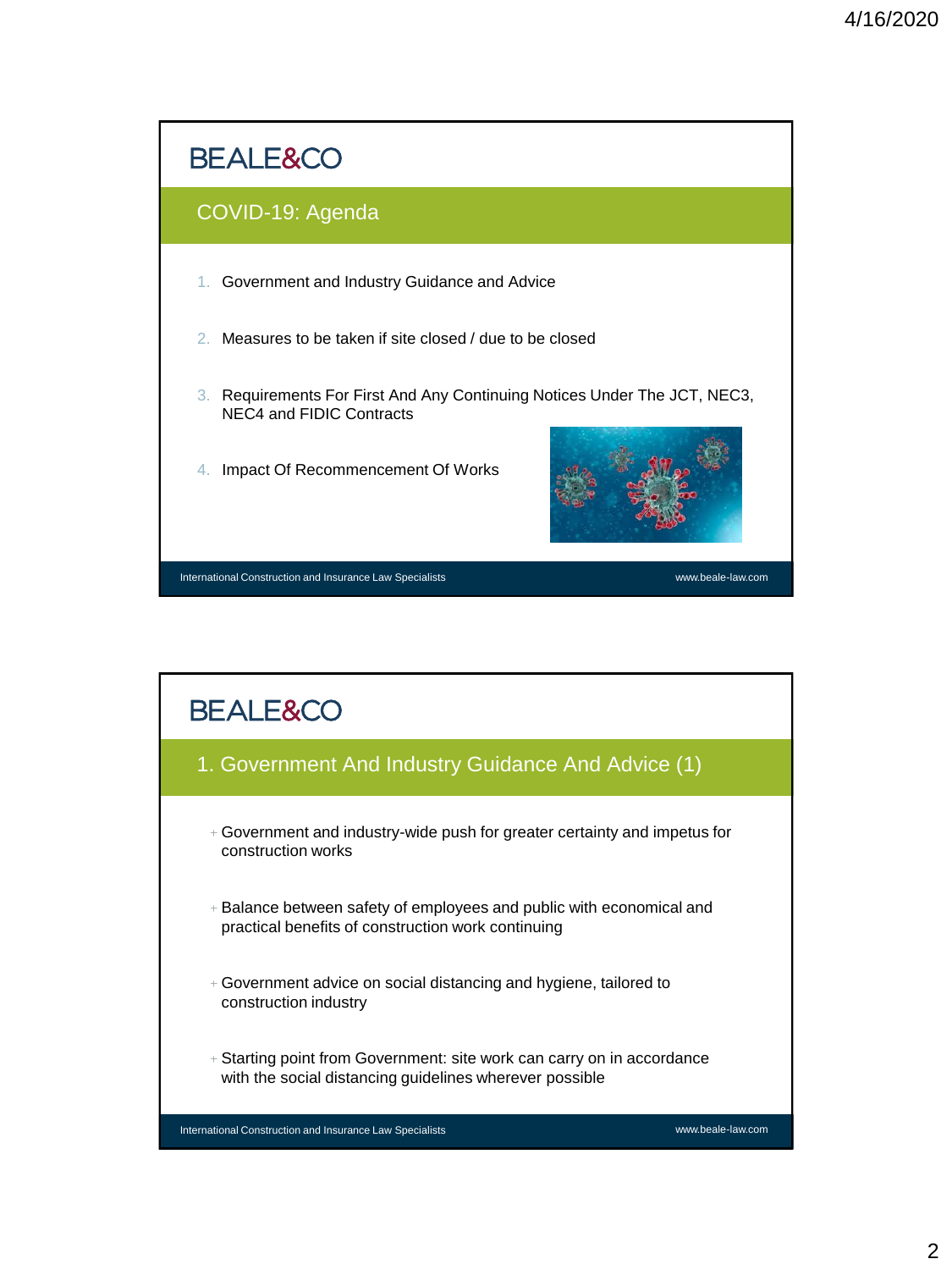

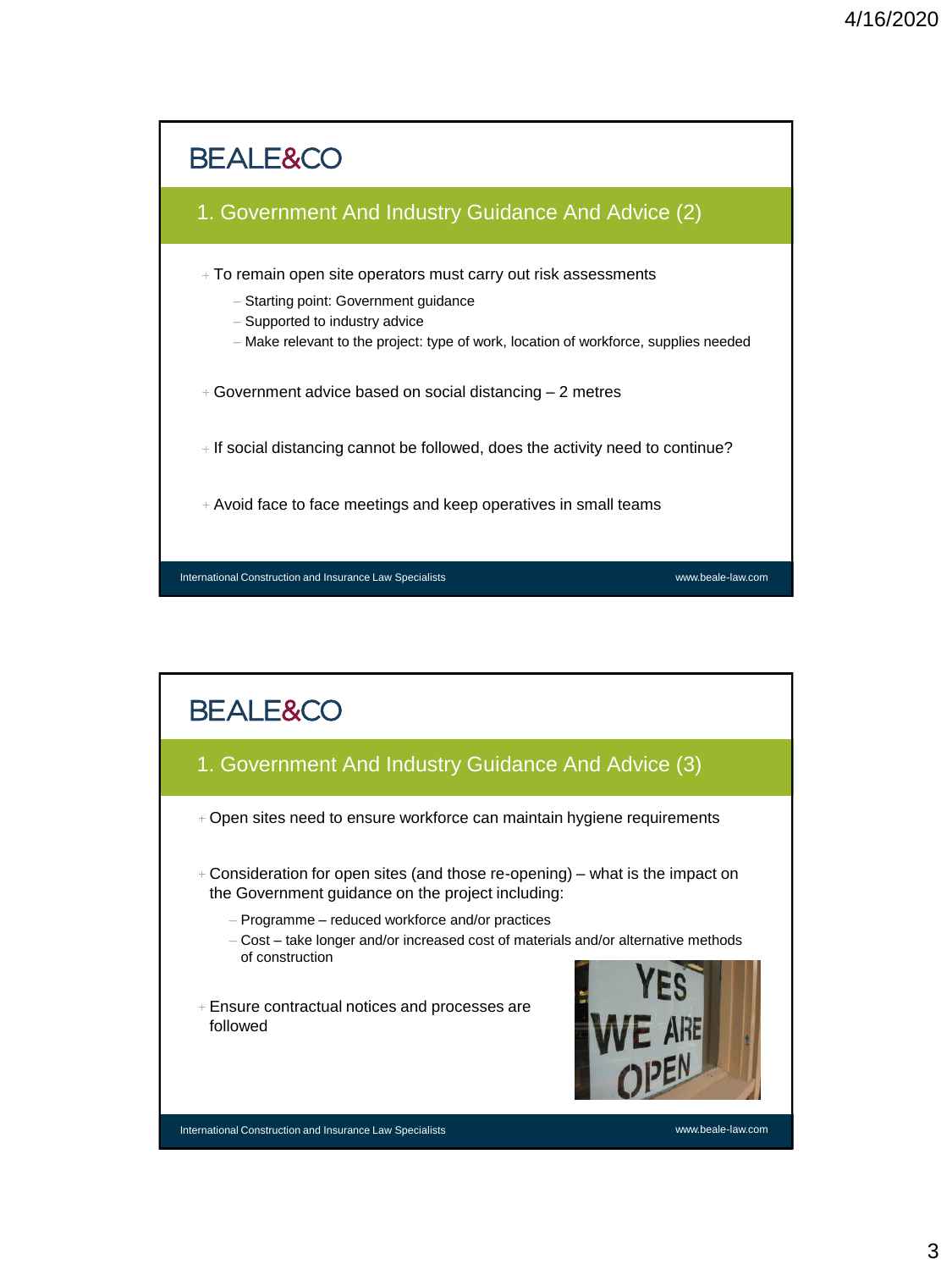

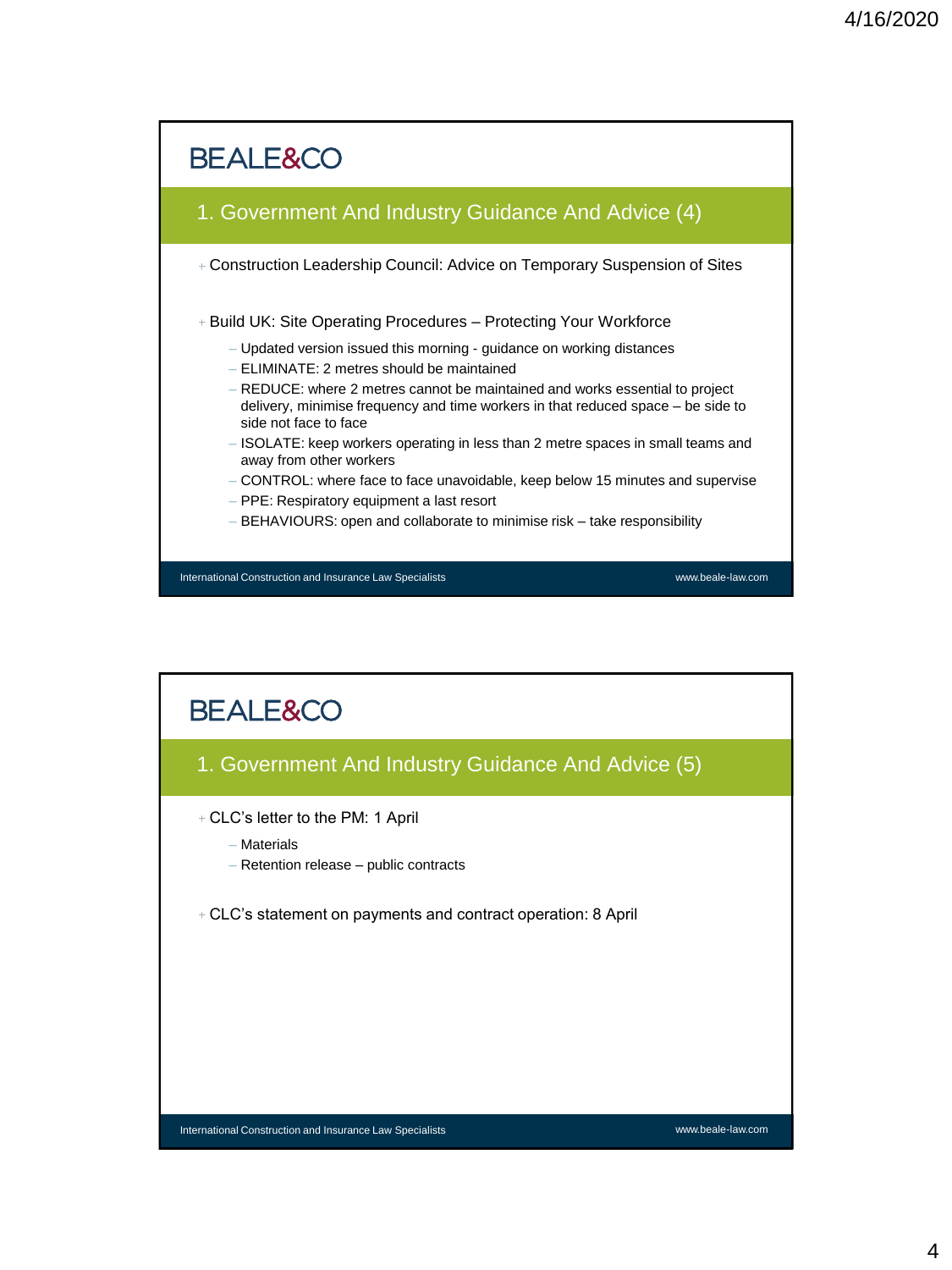

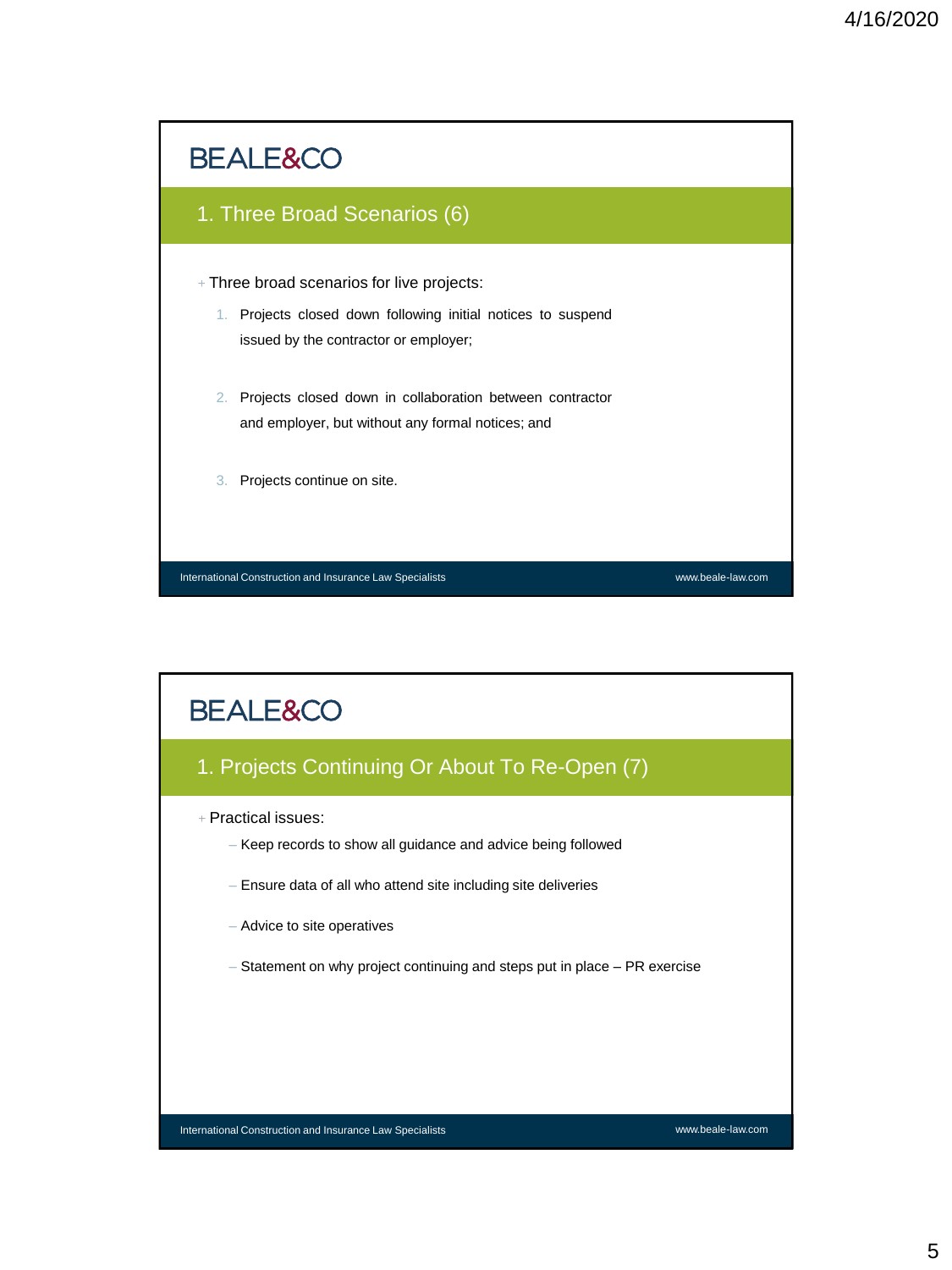

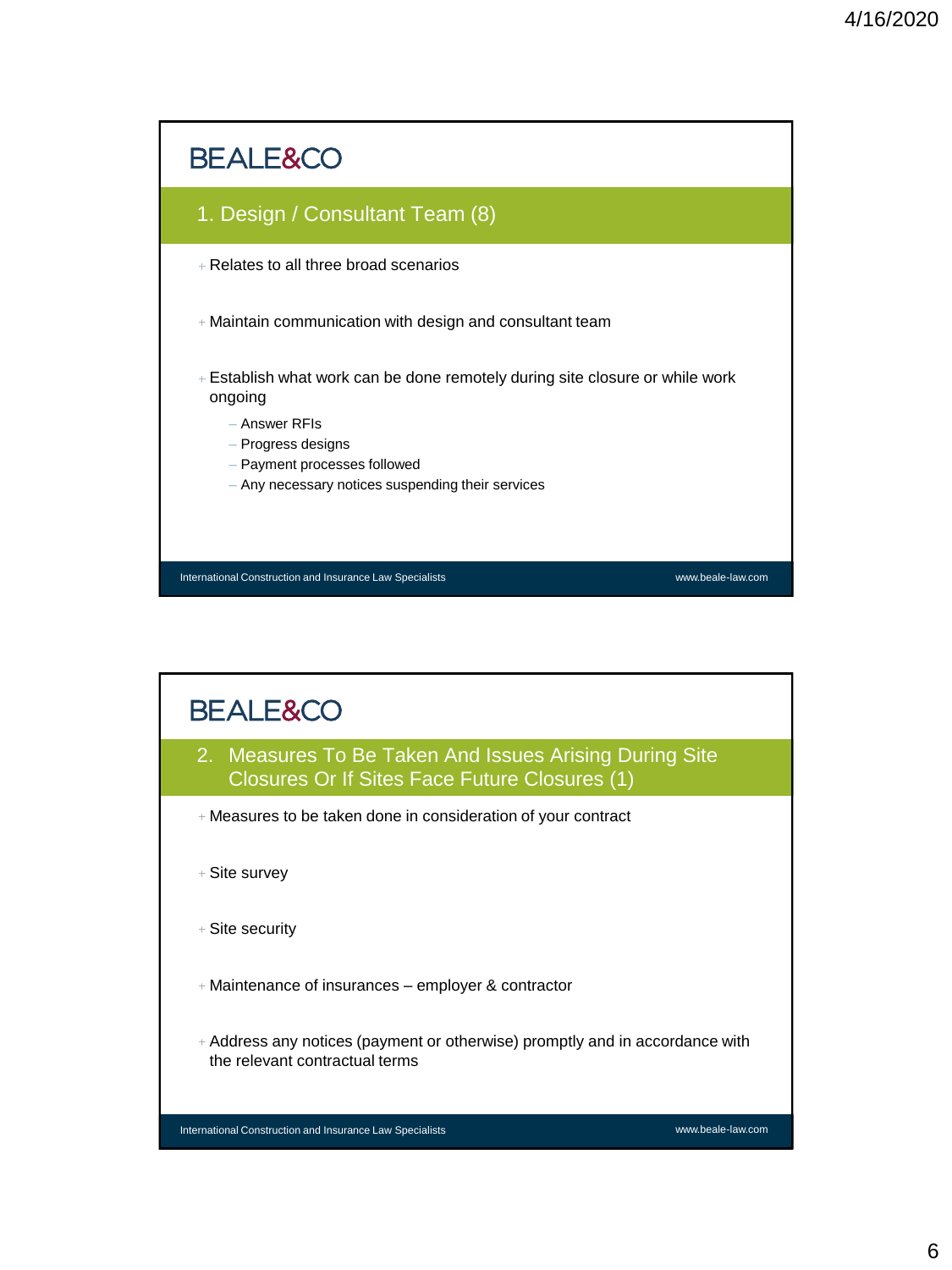



7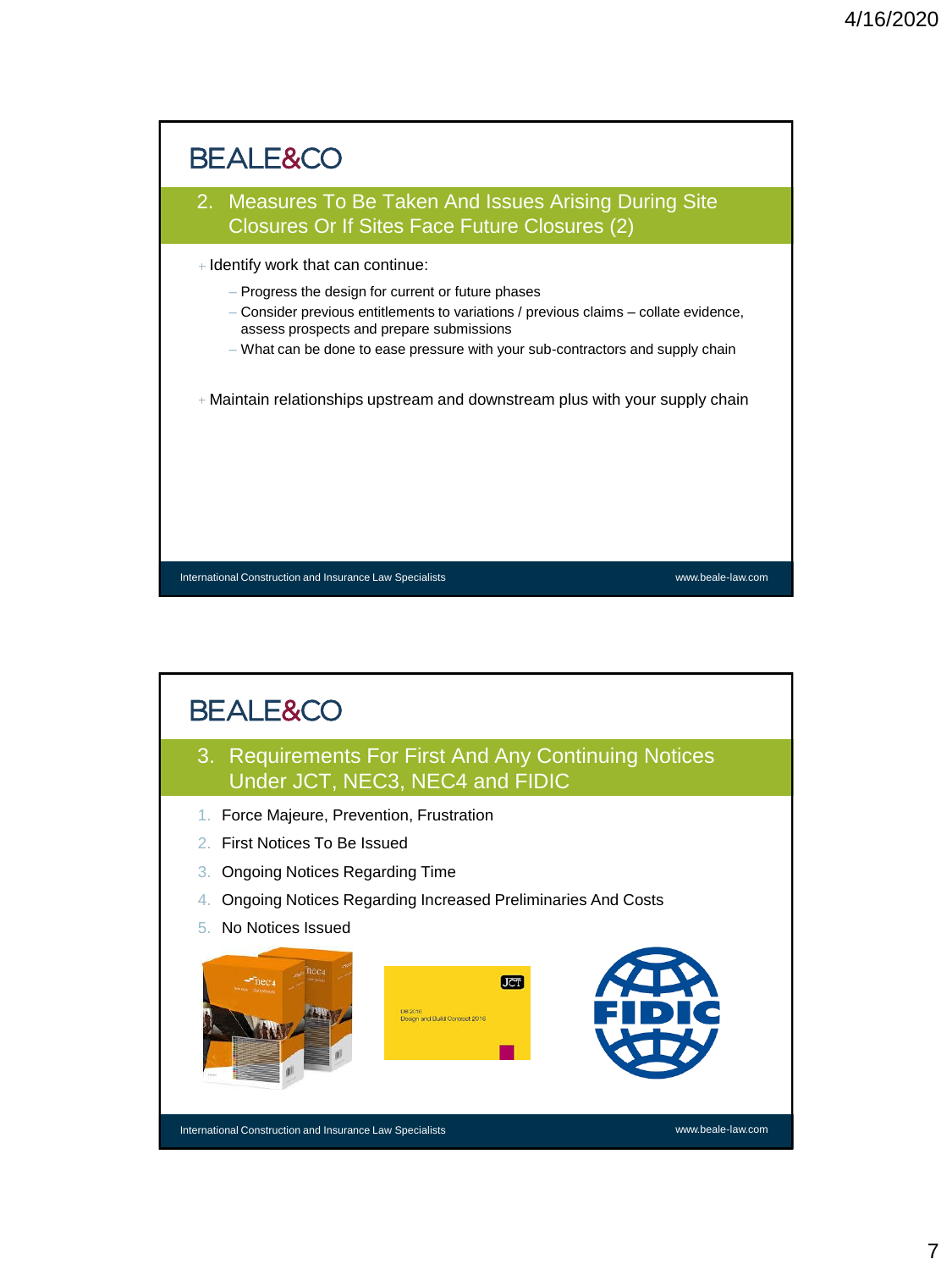

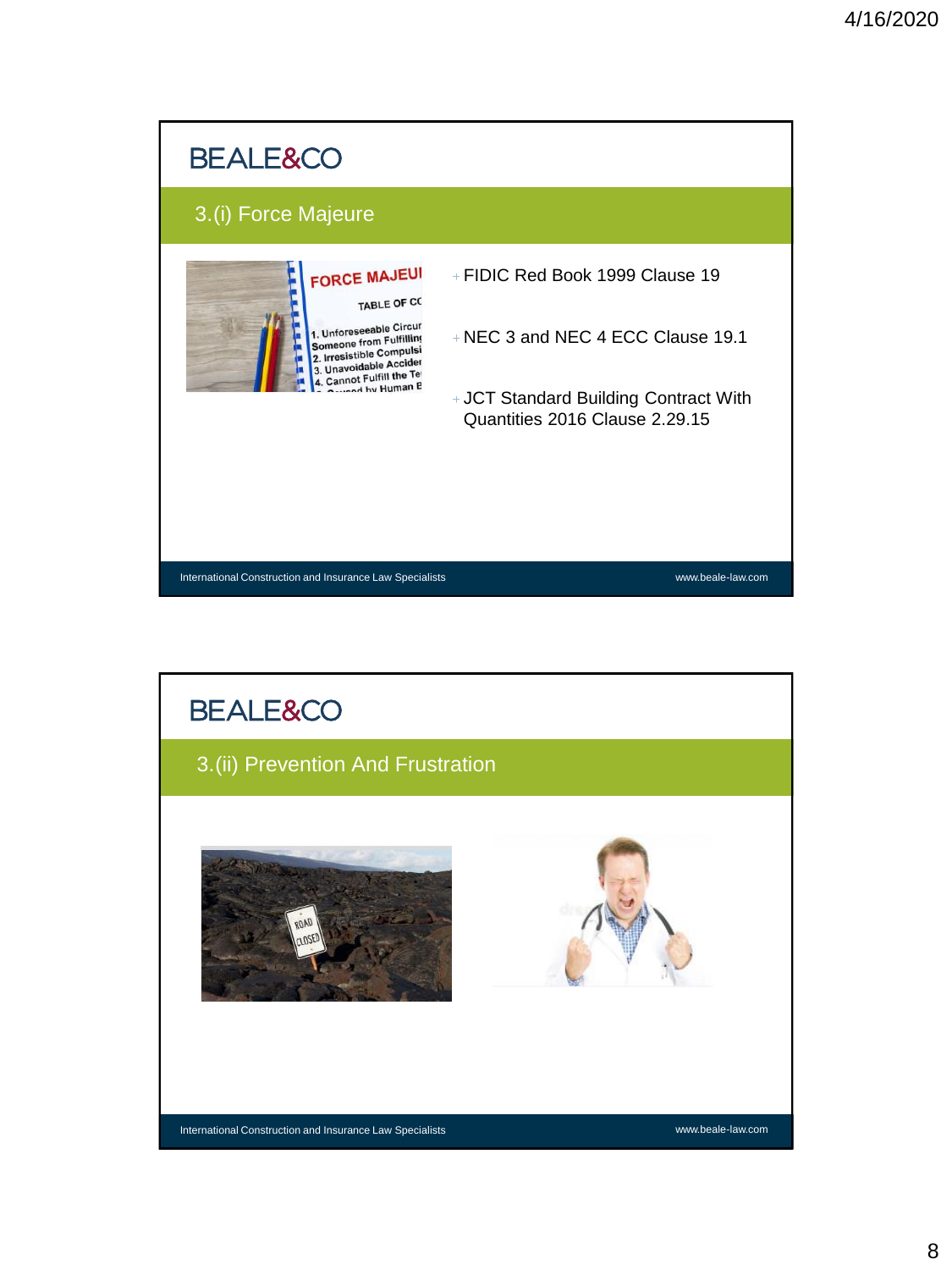

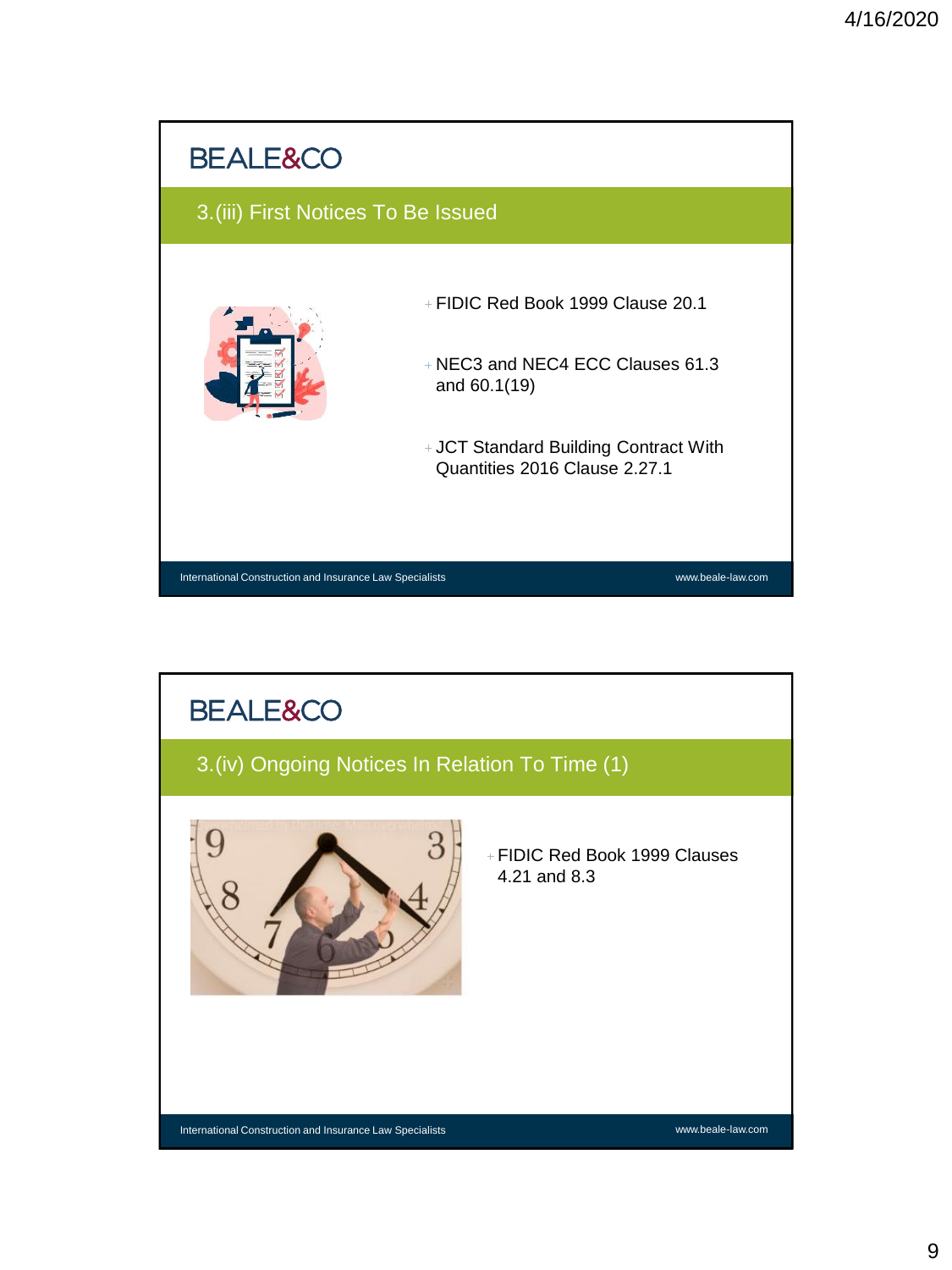

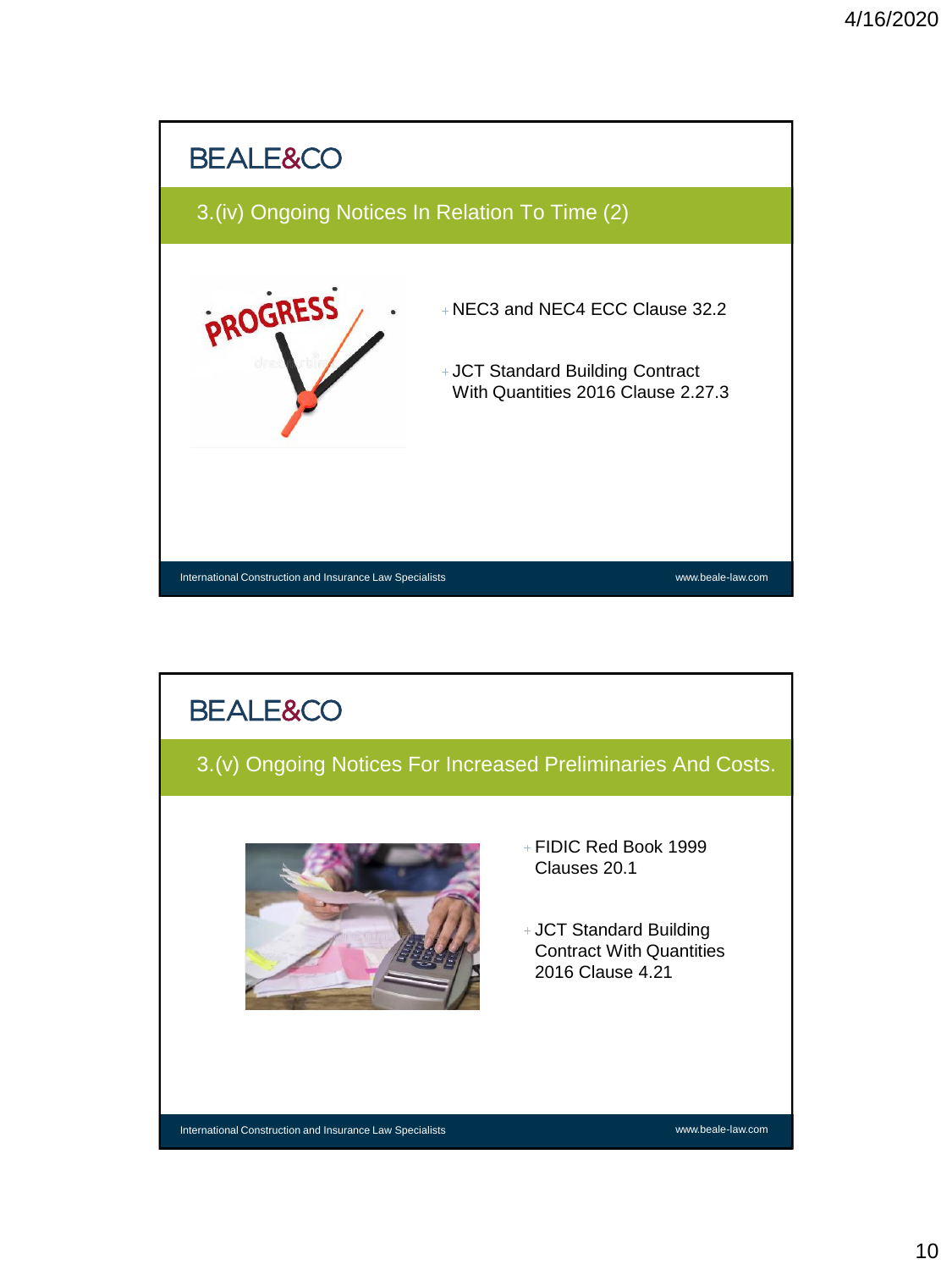

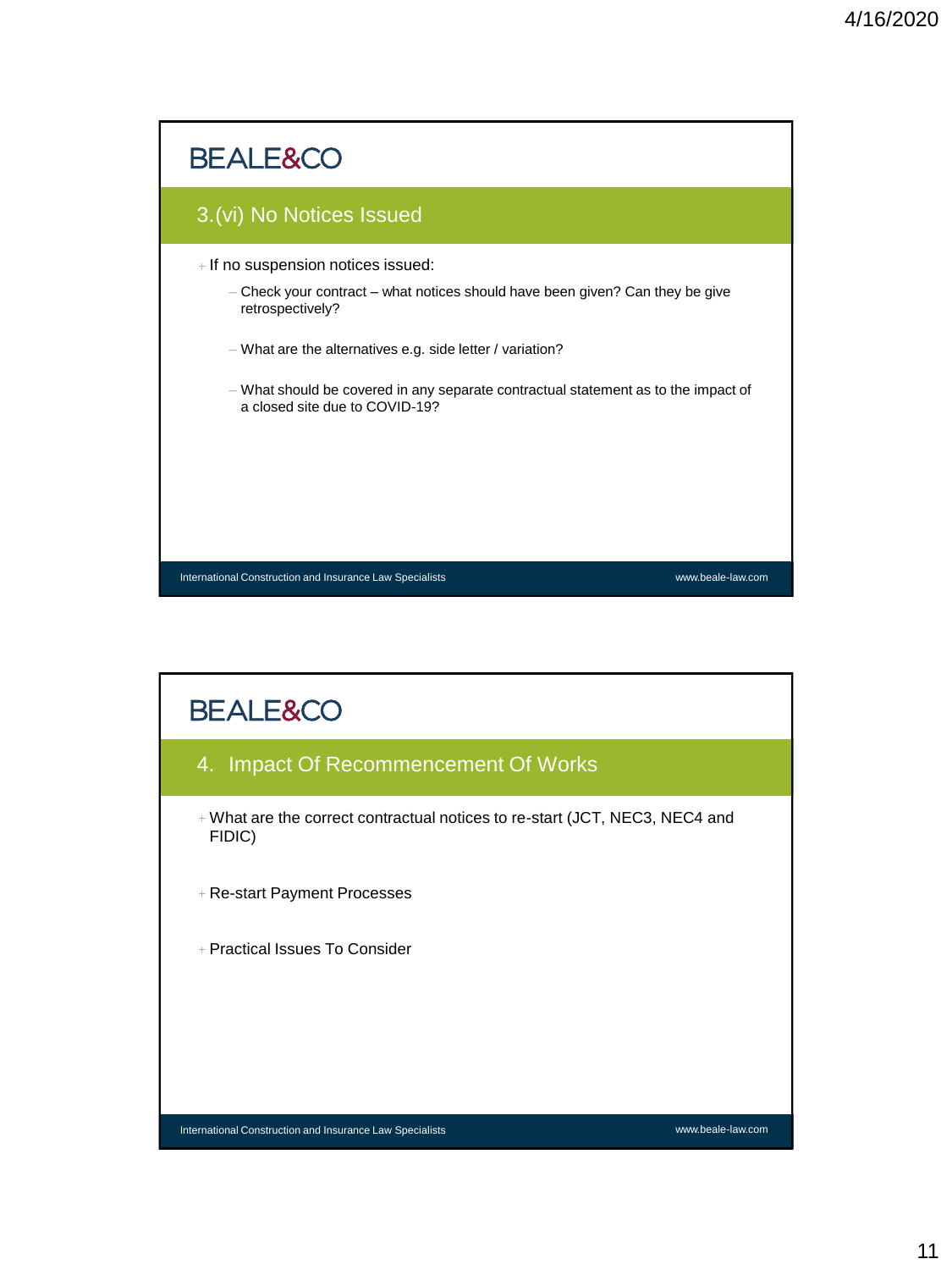

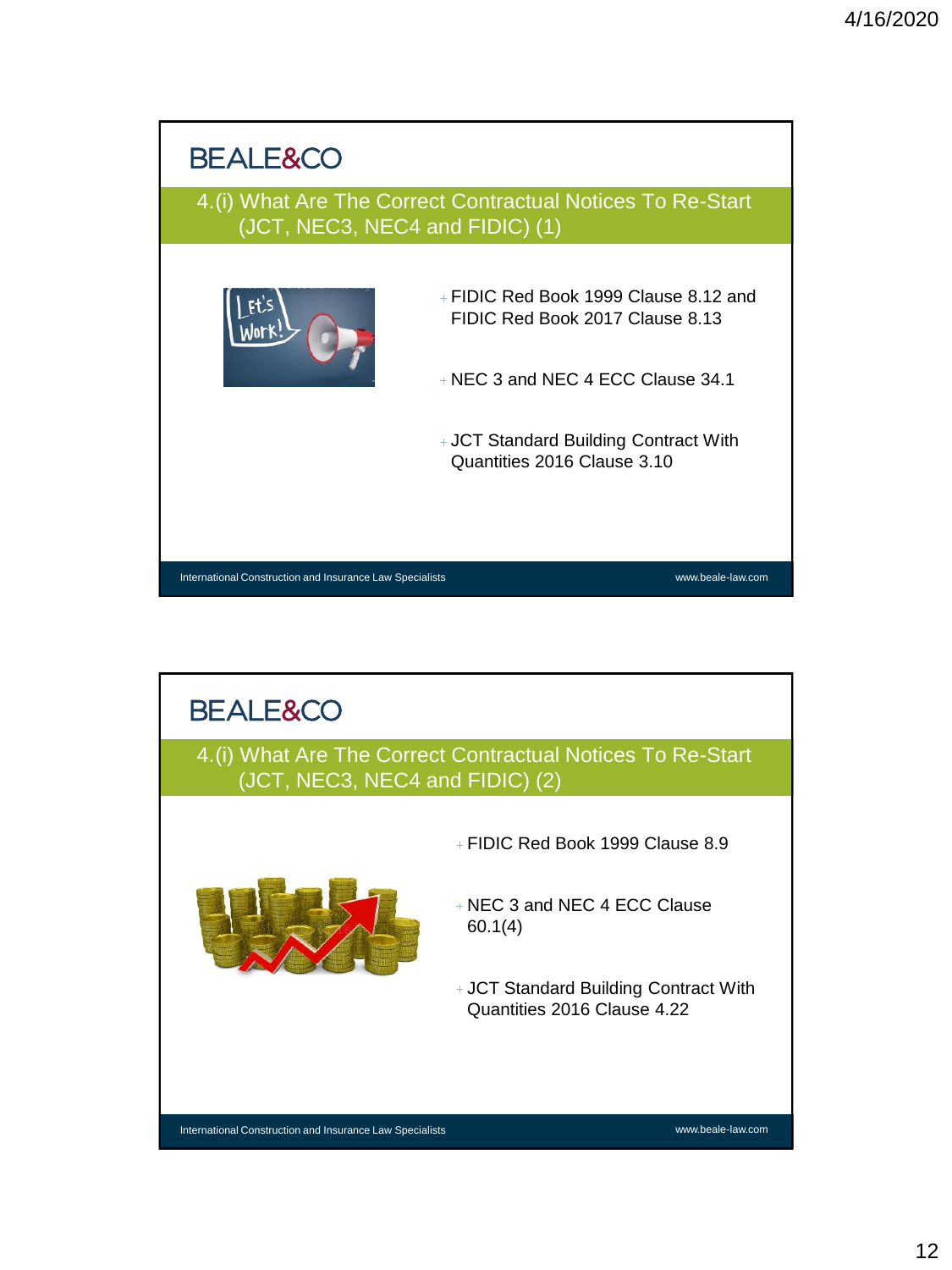## **BEALE&CO** 4.(ii) Re-Start Payment Processes FIDIC Red Book 1999 Clauses 1.3, 14.4 and 3.5 and FIDIC Red Book 2017 Clauses 1.3 14.4, 3.7.3 NEC3 and NEC4 ECC Clauses 12.3 and 13.2 JCT Standard Building Contract With Quantities 2016 Clauses 1.7 and 3.10 25 International Construction and Insurance Law Specialists www.beale-law.com

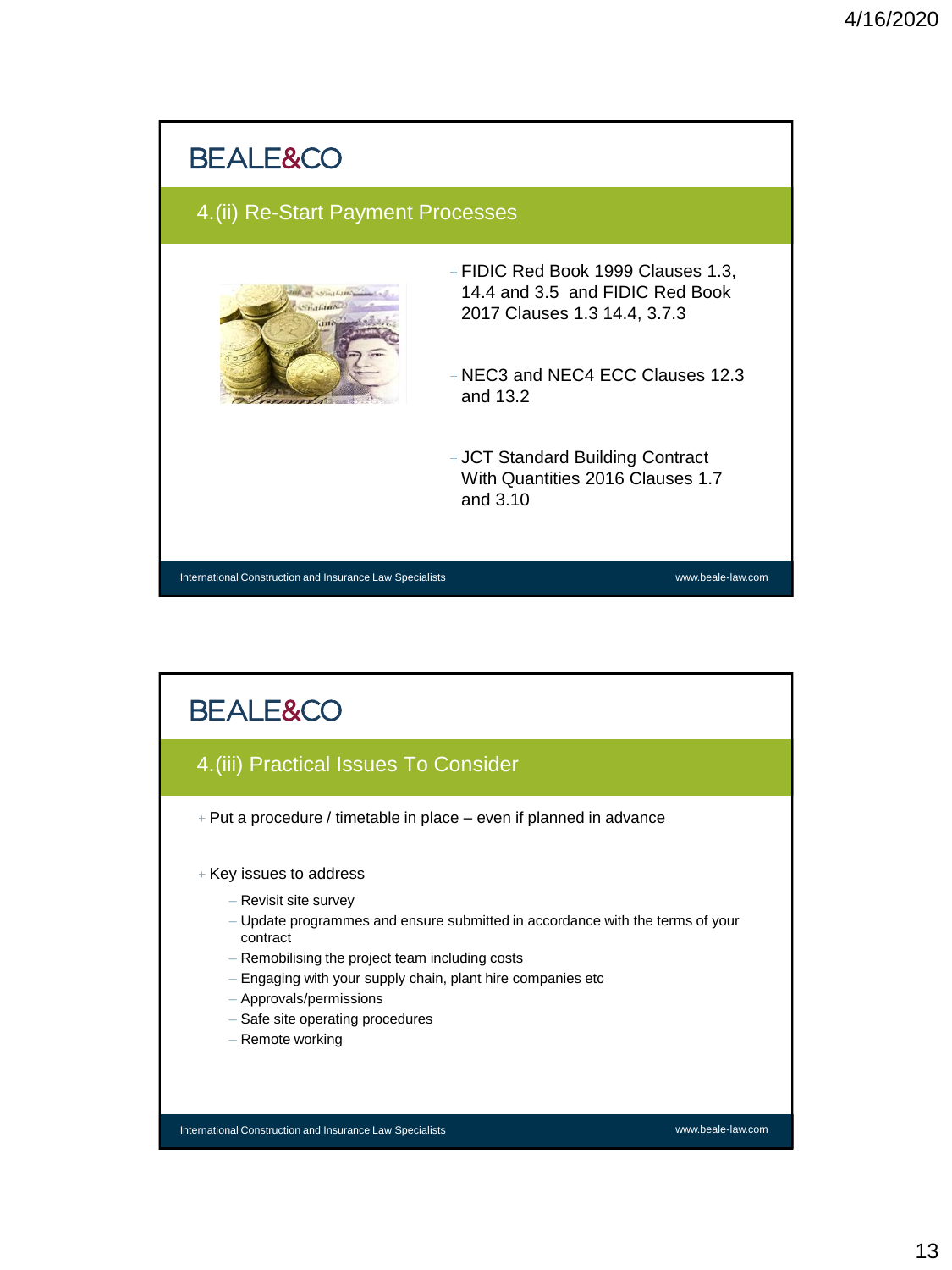